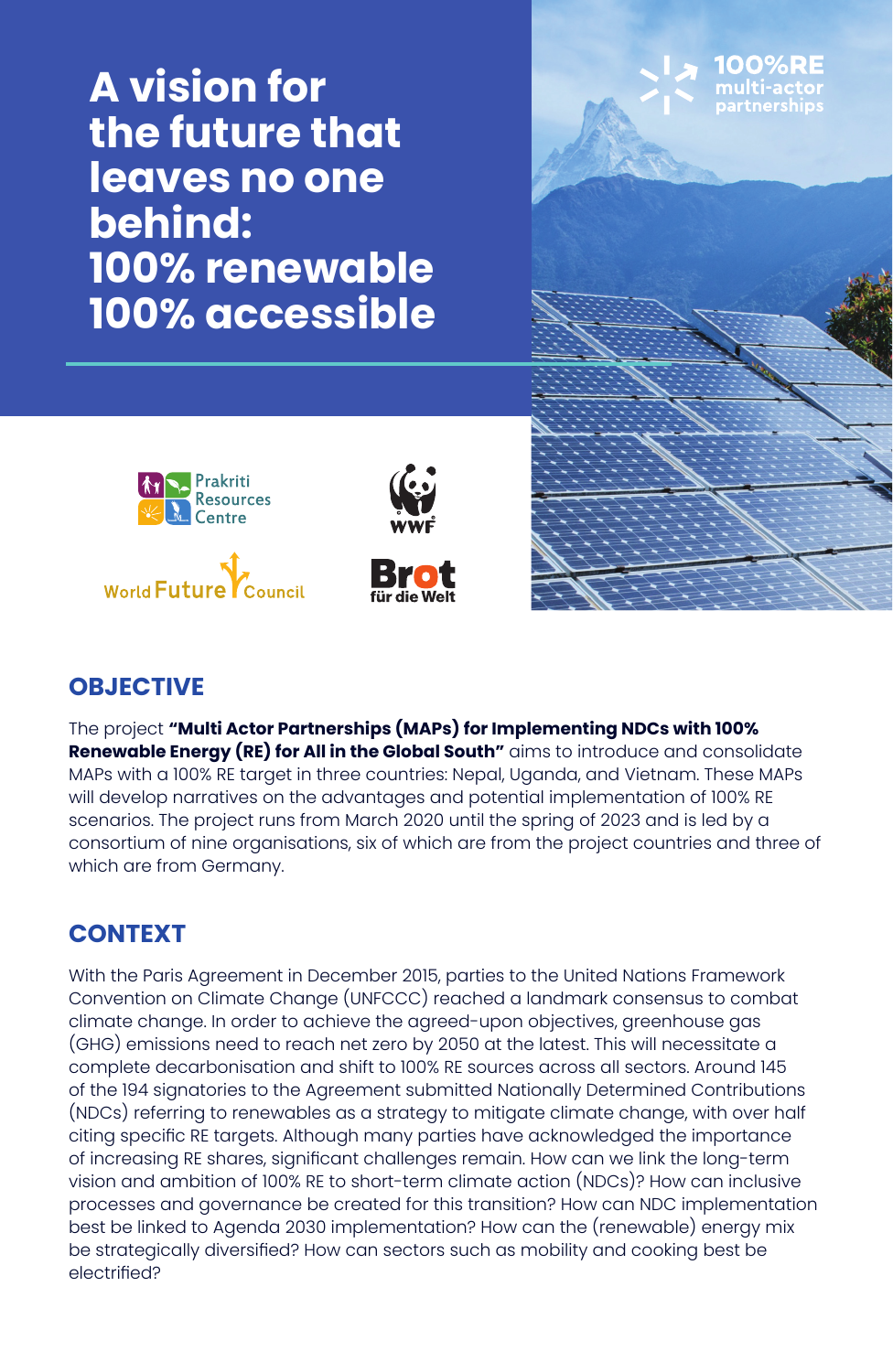

#### **RATIONALE**

Country-specific, long-term 100% RE roadmaps can provide a positive and tangible vision for this transformation. Backed by key opinion leaders, they can also be a tool to develop the urgently-needed political will to implement the commitments made in the Paris Agreement.

MAPs can serve as a critical mechanism to support this process. By encouraging the participation of different stakeholder groups (i.e. from government, civil society, business, academia, and development partners), MAPs can facilitate the policy dialogues necessary for developing long-term transition processes to 100% RE. The inclusive, participatory nature of MAPs promotes a greater sense of ownership over outcomes and, consequently, strengthens their sustainability. This process therefore not only facilitates inclusive decision-making, but also strengthens both stakeholder networks and accountability over said decision-making. Additionally, these partnerships can provide the scientific knowledge, capacity-building measures and implementation expertise that is necessary for local planning.

The importance of inclusive decision-making becomes especially apparent given RE's inherent modularity and distributed nature. These MAPs recognise that individuals and communities have a critical role to play in this energy transition through increased citizen participation and local ownership of RE projects.

### **ACTIVITIES**

As a first step, the project identifies opinion leaders and key stakeholders for driving RE deployment and brings them together in a MAP. Collectively, these stakeholders develop a joint vision of what 100% RE means for their country and region by identifying action areas such as electricity, mobility and productive uses of RE. This will be combined with additional data and fed into a modelling process in order to develop 100% RE scenarios highlighting relevant transition pathways and showcasing that 100% RE is both feasible and viable in the particular context. These results also form the basis of peer-to-peer policy dialogues which will culminate in a policy roadmap identifying opportunities and barriers to scaling up RE. The roadmap will enable policy makers to develop robust RE policies backed by science, revise their existing RE strategy to be more ambitious and make long-term commitments.

By actively linking up with the work of the NDC Partnership (NDCP) in the respective countries, the project also aims to increase the ambition of NDCs via accelerated RE deployment; this contributes to the work of the NDCP by strengthening civil society and promoting political dialogue between diverse actors. The results of the project will be shared between the participating countries and in international forums (UNFCCC, IRENA, SDGs, etc.) as best practice examples.

Further, the project aims to strengthen regional integration by implementing dedicated peer-to-peer dialogues. These dialogues will be used to showcase project results, explain the socio-economic benefits of RE and facilitate knowledge-sharing among stakeholders of various countries. We are therefore optimistic that the project will encourage decision-makers to embark on similar 100% RE projects in the future. Existing initiatives will be integrated into the project's policy dialogues in order to build upon existing knowledge and strengthen synergies.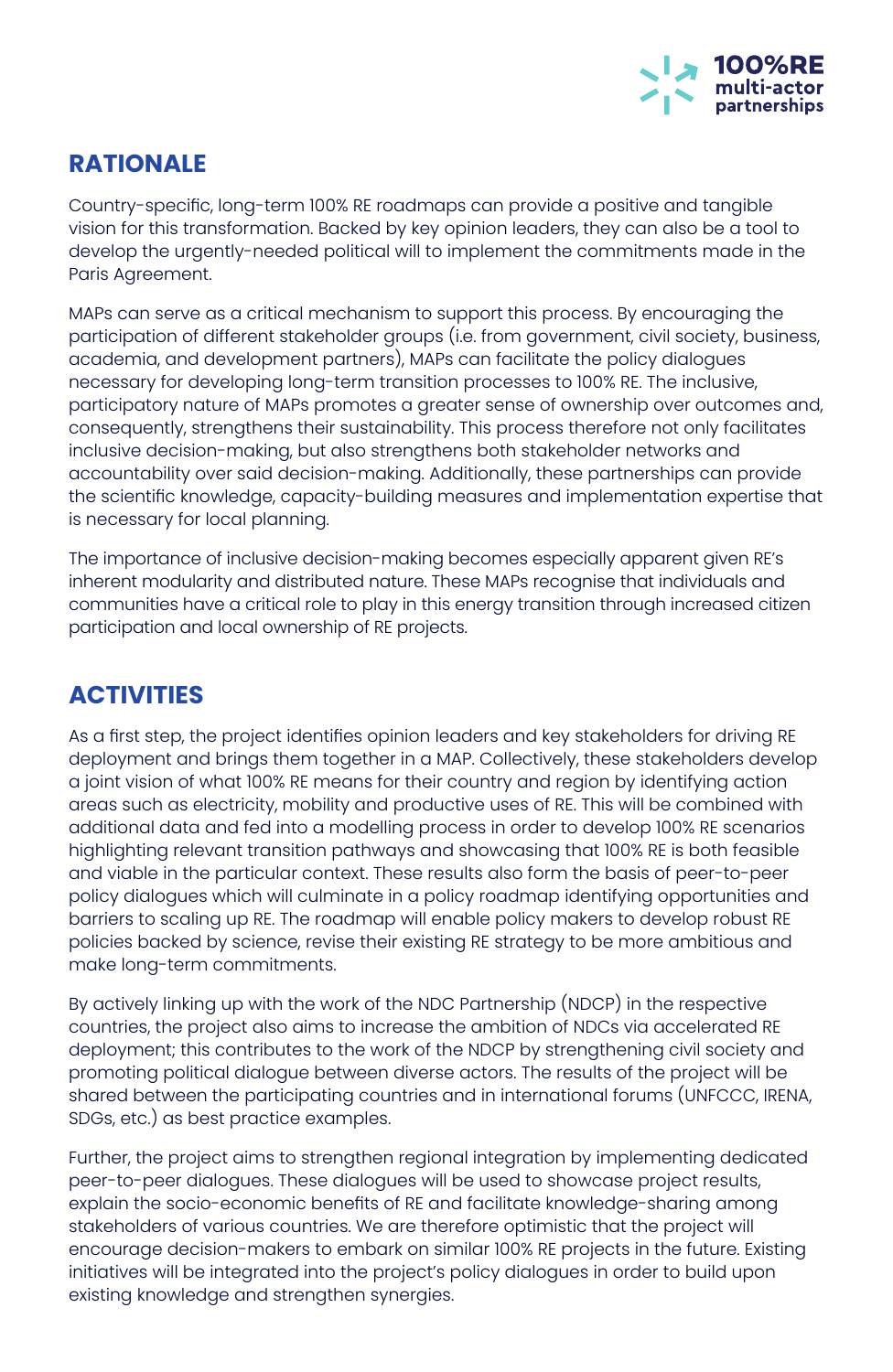

#### **REGIONAL ENGAGEMENT**

In Vietnam, engagement will include two regional workshops: one focused on high-level engagement from ASEAN member states in Hanoi, and an additional workshop focused on building capacities among regional CSOs to effectively advocate for science-based 100% RE pathways.

A regional conference in Uganda will bring together key stakeholders from neighbouring countries and consolidate efforts already underway (e.g. in Kenya and Tanzania) to realise the transition to 100% RE. Towards the halfway point of the project, partners in Uganda will also conduct a 3-day learning exchange including all project partners and key stakeholders in order to foster international exchange and the sharing of experience, ideas and expertise.

The project in Nepal aims to strengthen regional cohesion and build further capacities through the facilitation of peer-to-peer dialogues, which will be used to showcase project results, explain the socio-economic benefits of RE and facilitate knowledgesharing among stakeholders in various countries.

#### **OUTPUTS**

- **Multi-Actor Partnerships:** In each country the project will facilitate lively exchange between stakeholder groups, consisting of government representatives, NDC Partnership, development partners (such as GIZ, SNV, FCDO), multilateral development banks (ADB, AfDB, World Bank), civil society, academia, banks, industry, faith institutions and others, to develop a joint vision for a RE powered future.
- **n Country-tailored 100% RE scenarios:** Through the facilitation of participatory knowledge-sharing workshops and by using state-of-the-art modelling technologies, the project will develop 100% RE scenarios which highlight possible transition pathways based on the current energy mix and planned energy projects (renewable and traditional).
- **100% RE policy roadmap:** The MAP will use the 100% RE scenarios to discuss necessary policy changes for a 100% RE future. The roadmap will include an overview of existing policy frameworks, identify barriers to and opportunities for accelerating RE deployment as well as highlight specific policy recommendations.
- **Accompanying communication materials:** The scenarios and policy outputs will be accompanied by national and international advocacy activities. To this end, communication materials will be developed to facilitate the policy-science interface and best equip key stakeholders to make use of the 100% RE scenarios and policy roadmap.
- **Peer-to-peer exchange:** The project will create a strong link to domestic and international networks and partners in order to facilitate exchange between peers and, together with project interventions, build stakeholders' capacity.
- **Pilot provinces in Nepal:** The pilot provinces will highlight the potential of renewables to ensure energy access, increase agricultural production and provide other benefits through the formulation of provincial and local RE plans.